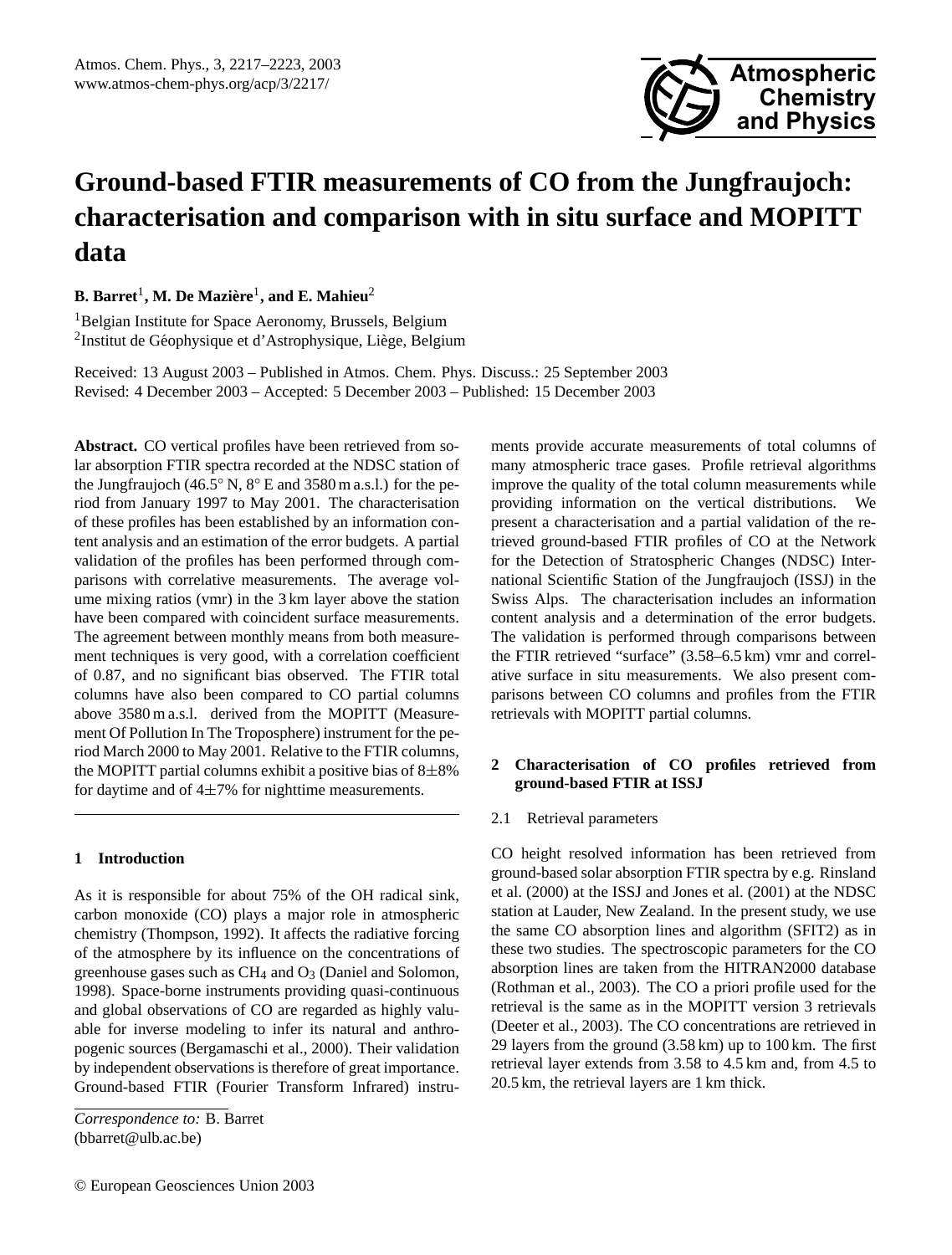

**Fig. 1.** CO vmr averaging kernels for 3 km thick merged layers from the ground up to 15.5 km. They have been calculated for a SZA (Solar Zenithal Angle) of 61◦ and an OPD (Optical Path Difference) of 175 cm.

In the algorithm SFIT2 (Rinsland et al., 1998), the retrievals are based on a semi-empirical implementation of the Optimal Estimation Method (OEM) (Rodgers, 1976). The a priori and the measurement covariance matrices are ad hoc matrices chosen so that the best possible fit is obtained without undesired oscillations in the retrieved profiles. The ad hoc CO a priori covariance matrix  $(Sx)$  has diagonal values corresponding to standard deviations of 40% and 30% in the two lowermost layers and of 25% above. In order to account for correlations between CO values at different altitudes ( $z$ , in km), extra-diagonal terms are added to  $Sx$  as gaussian functions:  $Sx_{ij} = \sqrt{Sx_{ii}Sx_{jj}}$  exp $\left(-\frac{z_i - z_j}{2}\right)$  $\frac{-z_j}{2}$ )<sup>2</sup>. The ad hoc measurement covariance matrix is diagonal with values corresponding to a signal to noise ratio of 150 as in Jones et al. (2001).

Daily pressure and temperature vertical profiles were taken from the National Center for Environment Prediction (NCEP) for the actual dates and location of the measurements.

#### 2.2 Information content analysis

The OEM allows to characterise the retrieved profiles by the use of the so-called averaging kernels, as described by Rodgers (1990, 2000). The retrieved profile  $x_r$  is related to the true profile x and to the a priori profile  $x_a$  by

$$
x_r = x_a + A(x - x_a) + \text{(errors)}.
$$
 (1)

in which A is the matrix whose rows are the averaging kernels. Eq. (1) shows that for each layer, the retrieved vmr is a weighted mean of the whole profile with weights given by the corresponding averaging kernel. In the ideal case, A is the unit matrix I, while in a real case the averaging kernels



**Fig. 2.** Leading eigenvectors of the CO vmr averaging kernels  $(SZA=61°, OPD=175 cm)$ . The corresponding eigenvalues ( $\lambda$ ) are given in the legend.

are bell-shaped functions. The amplitudes of these functions give an indication of the sensitivity of the retrieval in each layer, and their widths of the vertical resolution for that layer.

The averaging kernels of the retrievals are displayed in Fig. 1 for 3 km merged layers between 3.58 and 15.5 km. They show in particular that the retrievals are very sensitive to the lowermost part of the CO profile, with a vertical resolution of 3 km at the surface, degrading to 8 km above.

The decomposition of the averaging kernels matrix in eigenvectors and eigenvalues gives a more quantitative estimation of the information retrieved from the measurements. The eigenvectors corresponding to eigenvalues close to 1 are the components of the CO profile that are retrieved from the measurement, while the eigenvectors corresponding to eigenvalues close to zero are the components of the CO profile that come from the a priori information. The eigenvalues give the ratio of information coming from the measurement for the corresponding components. The number of independent pieces of information retrieved from the measurements is the trace of the averaging kernel matrix (Rodgers, 1990, 2000).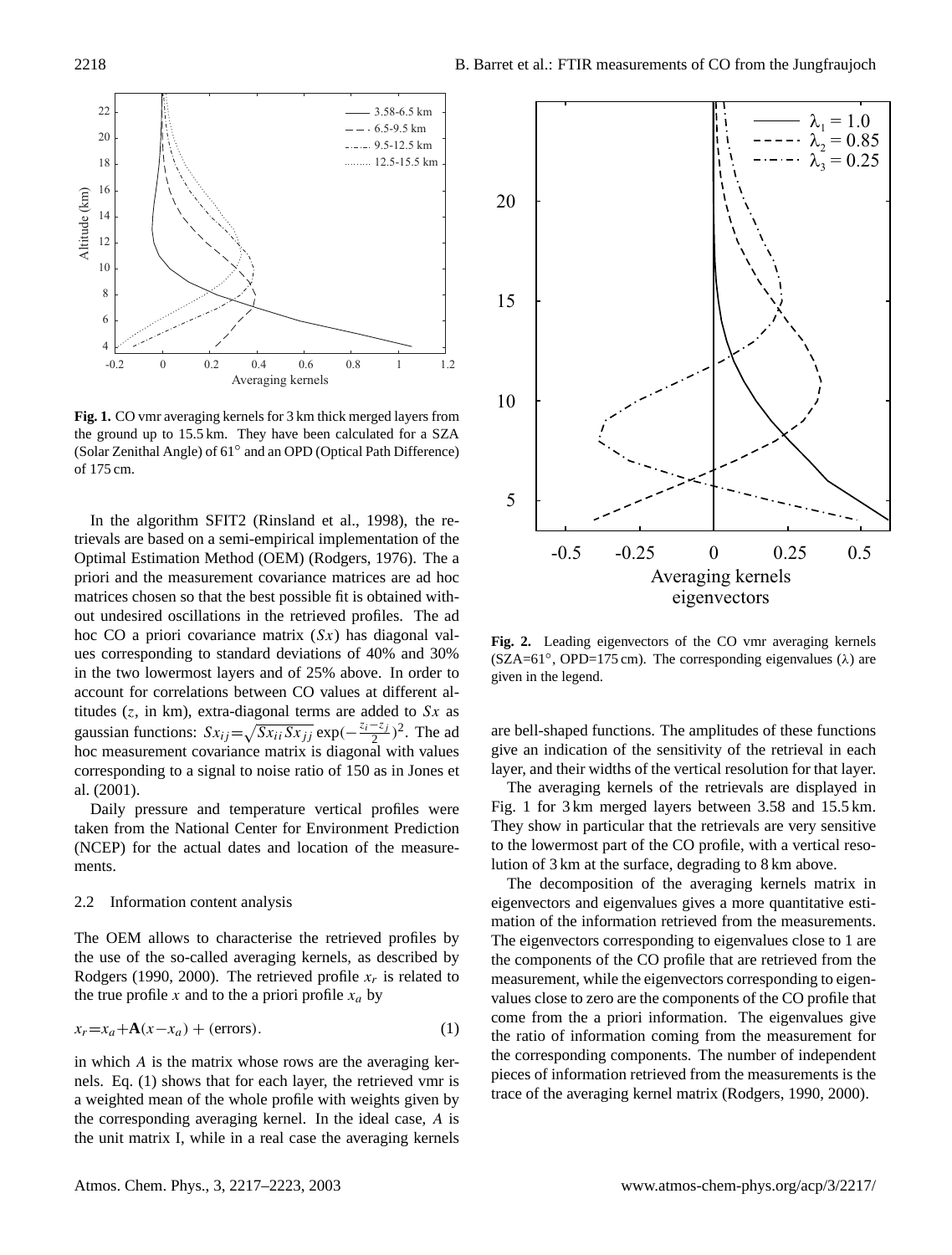| Error<br>source  | Temperature<br>uncertainty | Measurement<br>error | Smoothing<br>error | Total<br>random error | Variability |
|------------------|----------------------------|----------------------|--------------------|-----------------------|-------------|
| $3.58 - 6.5$ km  | 5.4                        | 2.6                  | 2.9                | 6.7                   | 25          |
| $6.5 - 9.5$ km   | 2.3                        | 3.4                  | 5.8                | 7.1                   | 20          |
| $9.5 - 12.5$ km  | 1.8                        | 3.6                  | 4.8                | 6.3                   | 19          |
| $12.5 - 15.5$ km | 0.1                        | 3.4                  | 6.6                | 7.4                   | 22          |
| $15.5 - 18.5$ km | 0.5                        | 3.0                  | 10.1               | 10.5                  | 20          |
| Total<br>Column  | 1.3                        | 0.6                  | 0.4                | 1.5                   | 19          |

**Table 1.** Random error budget for the retrieval of CO vmr profiles and total columns (%) from the FTIR at ISSJ

On average, our retrievals contain 2.1 independent pieces of information. The three leading eigenvectors of the averaging kernels matrix and the corresponding eigenvalues are displayed in Fig. 2. The first component is maximum at the ground and reaches its half maximum at 8.5 km, while the second component has two extrema, one at the ground and a broader one between 8 and 15.5 km. For these two components, most of the information (100% for the first component and 85% for the second one) is retrieved from the measurement. The information about the CO profiles contained in the measurements is therefore mostly comprised in the altitude range between the ground and 15.5 km. The two leading components do not represent independent layers. Nevertheless, they allow to retrieve information about the variations of CO below ∼8 km and between ∼8 and ∼15.5 km almost independently. Only 25% of the information corresponding to the third component comes from the measurement. This last meaningfull component allows to improve the height resolution.

### 2.3 Error analysis

Uncertainties associated with the CO mean vmr in the 3 km merged layers from 3.58 to 18.5 km and with the total column of CO are listed in Table 1 for the random errors and in Table 2 for the systematic errors. The measurement and smoothing errors are estimated following the formalism described in Rodgers (1990). As in Barret et al. (2002), the a priori and the measurement covariance matrices used to compute the smoothing and the measurement errors are different from the ad hoc matrices used for the retrievals. They are chosen to represent more realistically the uncertainties on the a priori CO profile and on the measurements. The measurement errors have been computed assuming an effective signal to noise ratio of 200 for the spectra. This value corresponds to the mean quality of the fit between the simulated and the measured spectra. The smoothing errors have been computed with the a priori covariance matrix used for the MOPITT operational retrievals (Deeter et al., 2003), whose variabilities have been reduced by 10% in order to account for the lower

variability of CO above the site of the Jungfraujoch. The latter was estimated from the routine in situ surface measurements performed at the Jungfraujoch (Sect. 3) and from the time series of FTIR CO total columns (Sect. 4). The resulting relative variabilities are listed in the last column of Table 1. The smoothing error takes into account the a priori profile contribution and the smoothing of the true profile by the averaging kernels. In agreement with the information content analysis, this error is therefore the smallest in the first layer (3.58–6.5 km) where the 2 leading independent retrieved components have high values, and it is the highest in the 15.5–18.5 km layer where these components have low values (Fig. 2, Sect. 2.2).

The other sources of error come from uncertainties on parameters or ancillary data used in the retrieval. They are estimated by a perturbation method (Barret et al., 2002). A spectrum synthesized using the actual ancillary data or retrieval parameter is retrieved with these same data or parameter to which their uncertainties are added. The error is estimated as the difference between the retrieved and the true profile. Following Rinsland et al. (1999) the temperature uncertainty is set to  $2K$  at all altitudes. For the CO absorption lines, the air broadening coefficient uncertainty is set to 2% and the line intensity uncertainty to 5% (Rothman et al., 2003). The effect of systematic distortions of the instrumental line shape (ILS) is estimated following Rinsland et al. (1999). The ILS is modeled by a straight-line apodization function which value at maximum path difference is called the effective apodization parameter (EAP) (Park, 1983). The distorsions of the ILS are represented by a 10% perturbation of the EAP. The systematic error due to the limitations and approximations of the forward model is taken from Rinsland et al. (2000).

The comparison between the a priori variabilities and the total random errors shows that the uncertainties on the CO vmr's are 2 to 4 times lower after the measurement.

The total systematic errors are all comprised between 6 and 9%.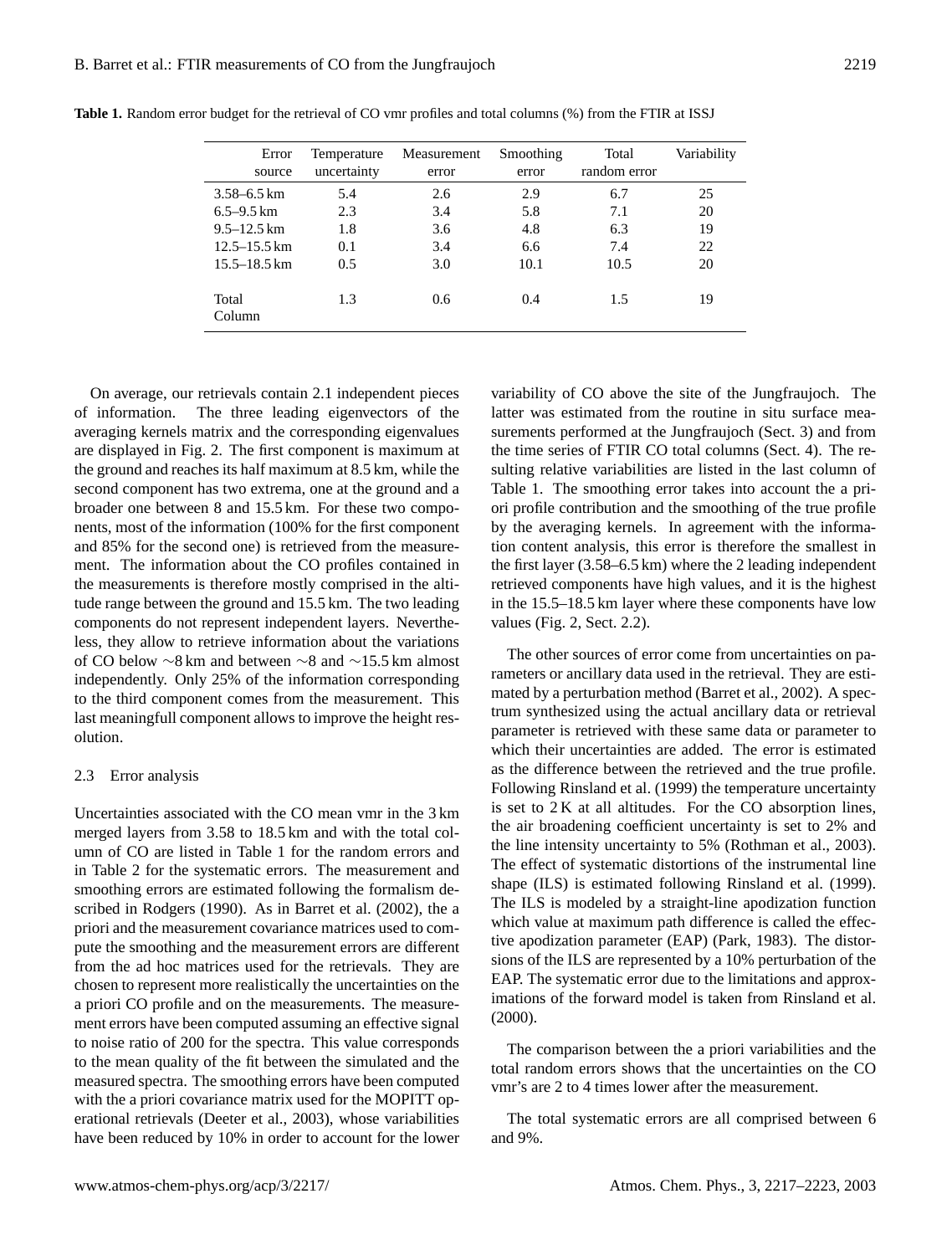| Error<br>source  | Air broadening<br>coefficient | Line<br>intensity | Forward model<br>approximations | IL S<br>distorsions | Total<br>systematic error |
|------------------|-------------------------------|-------------------|---------------------------------|---------------------|---------------------------|
| $3.58 - 6.5$ km  | 6.2                           | 5.0               | 4.0                             | 1.2                 | 9.0                       |
| $6.5 - 9.5$ km   | 2.8                           | 5.0               | 4.0                             | 1.3                 | 7.1                       |
| $9.5 - 12.5$ km  | 5.0                           | 5.0               | 4.0                             | 1.9                 | 8.3                       |
| $12.5 - 15.5$ km | 3.3                           | 5.0               | 4.0                             | 1.2                 | 7.3                       |
| $15.5 - 18.5$ km | 1.4                           | 5.0               | 4.0                             | 0.5                 | 6.6                       |
| Total<br>Column  | 0.5                           | 5.0               | 4.0                             | 0.3                 | 6.4                       |

**Table 2.** Systematic error budget for the retrieval of CO vmr profiles and total columns (%) from the FTIR at ISSJ



**Fig. 3.** Comparison between FTIR and in situ monthly averaged vmr's. Full line with full circles and shaded area: in situ surface vmr's and associated monthly variability  $(1\sigma)$ . Dashed line with empty diamonds and associated error bars: FTIR 3.58–6.5 km averaged vmr and associated monthly variabilities.

## **3 Comparison of CO surface in situ and FTIR measurements**

The Swiss Federal Laboratories for Materials Testing and Research (EMPA) performs continuous in situ surface measurements of CO vmr's at the Jungfraujoch since 1996. The overall uncertainty is estimated to be 10% on hourly mean values (Forrer et al., 2000). These surface measurements provide an opportunity to validate the retrieved FTIR vmr near the ground. We have compared the monthly averaged surface vmr with the 3.58–6.5 km layer vmr retrieved from the FTIR measurements. Only measurements for days with correlative FTIR observations are included in the monthly surface vmr averages. In order to eliminate high surface variability caused by boundary layer processes, days with surface CO vmr variability greater than 20 ppbv have been rejected in the average. The results of the comparison are displayed in Fig. 3.

Both datasets show a very good agreement and are highly correlated (correlation coefficient of 0.87 for 41 months of comparison). The mean difference between the FTIR surface vmr's and the in situ data is  $(0\pm 13)$  ppbv. The highest discrepancies are found in the late summer months and are believed to result from thermally induced vertical transport that brings polluted air from the boundary layer to the station (Lugauer et al., 1998). The abnormaly high CO concentrations detected by both measurement techniques in the summer of 1998 correspond to a 10-year CO summertime maximum observed in the Extra-Tropical Northern-Hemisphere and attributed to above average forest fires in America and in Russia (Wotawa et al., 2001).

## **4 Comparison of MOPITT and ground-based CO measurements**

MOPITT is a nadir-sounding instrument onboard the Terra platform that has been launched on 18 December 1999. Its purpose is to measure CO and CH<sup>4</sup> total columns as well as CO vertical distributions with a horizontal resolution of 22 km. The instrument is described in Drummond et al. (1996), and the retrieval algorithm in Pan et al. (1998). The operational CO retrieval algorithm which produces the version 3 level 2 data used in this study is described in Deeter et al. (2003). The retrievals are based on 3 of the planned 6 instrument signal channels that exhibit a very low relative sensitivity to the boundary layer. For measurements over land, the higher thermal contrast between the surface and the atmosphere during the day makes daytime measurements more sensitive to the boundary layer than nighttime measurements. Rodgers and Connor (2003) describe how to compare MOPITT level 2 data to ground-based FTIR data by taking the different vertical sensitivities of the instruments into account. From simulated comparisons between profiles and total columns from both instruments, they conclude that it is more meaningful to compare total columns. Because of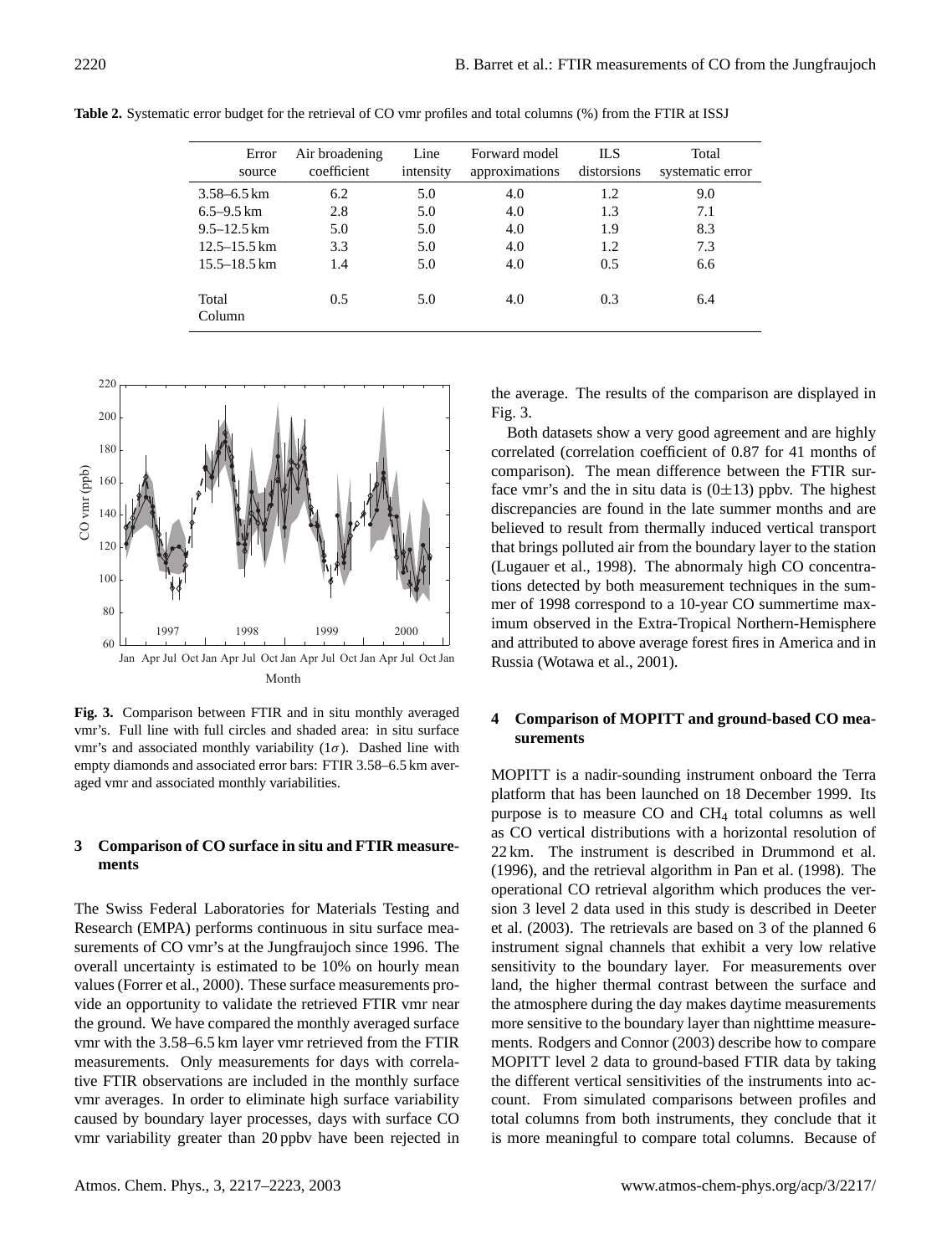the high altitude of the ISSJ station, total columns cannot be compared. However, using the formalism of Rodgers and Connor (2003), we are able to take the altitude of the station into account in a more quantitative way than Pougatchev et al. (1998) in their comparison of CO columns from the Measurement of Air Pollution from Space (MAPS) on board the Space Shuttle with ground-based FTIR data.

We compare the daily average FTIR column with the MO-PITT column above the station, calculated as the average over all pixels satisfying the following criteria of coincidence. The pixels must lie within a circle of 300 km around the ISSJ, they must be cloud free, and their retrieval bottom pressure must be higher than 865 hPa. This last criterion used to eliminate pixels with less than 7 retrieval levels, causes a loss of less than 5% of the data. Daytime MOPITT measurements are compared with FTIR observations taken on the same day. Nighttime MOPITT measurements are compared with FTIR observations taken the day before or the day after. The assumption that the FTIR and the MOPITT CO columns probably exhibit little diurnal variations is supported by the following facts: (i) CO has a chemical lifetime of  $\sim$ 2 months (Daniel and Solomon, 1998), (ii) no diurnal variations are detected from the FTIR columns time series meaning that they are not sensitive to diurnal variations induced by convection in spring and summertime in mountainous areas (Lugauer et al., 1998; Forrer et al., 2000).

In order to take into account the difference in height sensitivity between both instruments, we must compute the column averaging kernels (Rodgers and Connor, 2003). The retrieved column  $c_r$  is computed from the retrieved profile  $x_r$ , the a priori profile  $x_a$  and the a priori column  $c_a$  using the column operator **C**, following :  $c_r = c_a + C^t (x_r - x_a)$  with t indicating the transpose of the matrix. The column operator is a column vector formed of the partial air columns in each retrieval layer in molecules/cm<sup>2</sup> . When **C** is determined, the column averaging kernel,  $a$ , can be computed from the profile averaging kernel matrix **A** as:

$$
\mathbf{a}^t = \mathbf{C}^t \mathbf{A}.\tag{2}
$$

The MOPITT CO vmr's have been interpolated on 7 pressure levels such that the pressure at the altitude of the ISSJ corresponds to the upper boundary of the third layer. The column averaging kernels appropriate for the column above the altitude of the station, normalised by the total column operator **C**, are displayed for both instruments in Fig. 4. For the FTIR instrument, this averaging kernel is the total column averaging kernel, while for MOPITT it is a partial column averaging kernel, obtained by setting the first 3 elements of **C** in Eq. (2) equal to zero. The FTIR total column averaging kernel is very close to the total column operator and introduces almost no smoothing. The MOPITT partial column averaging kernel introduces two kinds of smoothing error. The kernels show less sensitivity to the first and fourth layers above the ISSJ altitude than to the two middle layers. The non-zero terms in the kernels for the 3 layers below the ISSJ



**Fig. 4.** Ratio of the CO total column (resp. partial column above 3.6 km) averaging kernels for the FTIR (resp. MOPITT) instrument to the total column operator. Full line: FTIR total column; dashed: MOPITT daytime; dotted: MOPITT nighttime.

**Table 3.** Retrieval errors for CO columns from MOPITT (in  $10^{16}$  molecules/cm<sup>2</sup>)

|                           | Day | Night |
|---------------------------|-----|-------|
| Total Column              | 74  | 15    |
| Partial Column below ISSI | 21  | 35    |
| Partial Column above ISSI | 34  | 3.5   |

altitude are responsible for bringing some information from the profile below this altitude into the partial column above it.

The retrieval errors computed according to Rodgers (2000) are summarized in Table 3. It shows that the MOPITT error is reduced significantly when considering partial columns above the ISSJ instead of total columns.

In order to quantify the impact of the column averaging kernels smoothing effects, we have simulated the MOPITT columns above the ISSJ using the FTIR retrieved profiles, hereinafter indicated as  $c_{FM}$ , as in Eq. (25) in Rodgers and Connor (2003). Above the ISSJ altitude, the retrieved FTIR profiles have been interpolated on the 4 upper modified MO-PITT pressure levels. On the 3 lower levels, we used the CO vmr's retrieved from MOPITT as a proxy for the missing FTIR values. This is shown explicitly in Eq. (3), in which the subscript F stands for FTIR and M for MOPITT, and the level numbering refers to the modified MOPITT pressure levels.

$$
c_{FM} = c_a + \mathbf{a}_{M(4:7)}^t (x_{rF(4:7)} - x_{a(4:7)}) + \mathbf{a}_{M(1:3)}^t (x_{rM(1:3)} - x_{a(1:3)})
$$
\n(3)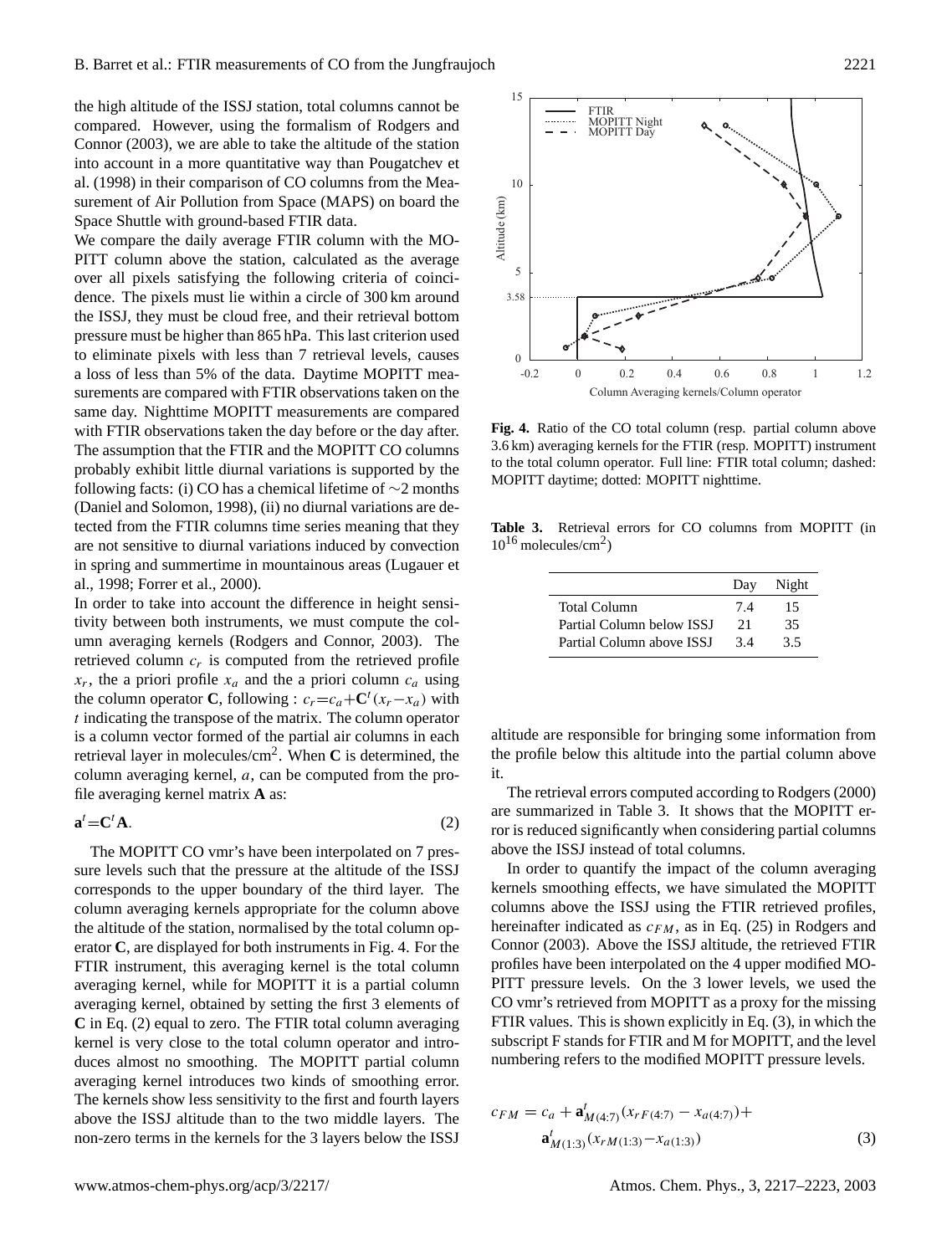**Table 4.** Statistics of the comparison between FTIR and MOPITT CO columns (in  $10^{16}$  molecules/cm<sup>2</sup>).  $c_F$  stands for FTIR total column,  $c_M$  for MOPITT partial column above ISSJ and  $c_{FM}$  for FTIR total columns smoothed by the MOPITT partial column averaging kernel;  $R(x, y)$  is the correlation coefficient between quantities x and y;  $\Delta c_{FM}$  as defined in Eq. (4) is taken into account in the standard deviations of  $c_{FM} - c_M$ 

|                  | Daytime        | Nighttime      |
|------------------|----------------|----------------|
| Number of days   | 41             | 42             |
| $c_F-c_M$        | $-8.4 \pm 5.8$ | $-1.0 \pm 7.5$ |
| $R(c_F, c_M)$    | 0.92           | 0.87           |
| $c_{FM}-c_M$     | $-8.1 \pm 7.7$ | $-3.8 \pm 7.4$ |
| $R(c_{FM}, c_M)$ | 0.89           | 0.87           |
| $\Delta c_{FM}$  | $\pm$ 3.4      | $\pm 0.4$      |

The impact of using the MOPITT values on the 3 lower levels is quantified as:

$$
\Delta c_{FM} = \mathbf{a}_{M(1:3)}^t \sigma_{rM(1:3)} \tag{4}
$$

where  $\sigma_{rM}$  is the MOPITT retrieval error profile (see Table 4). Comparisons between MOPITT and FTIR data are more straightforward when the instrument is located at sea level because no approximation for the FTIR values is needed in this case. Figure 5 displays the comparisons between FTIR and MOPITT columns; the correponding statistics are presented in Table 4. For both daytime and nighttime measurements, MOPITT overestimates the CO columns relative to the FTIR. The nighttime/daytime MOPITT column differences relative to FTIR columns are reduced when the smoothing of Eq. (3) is applied to the FTIR profiles. The difference of sensitivity between night- and daytime MO-PITT measurements may therefore be partly responsible for the night/day discrepancy. A more significant effect is expected for FTIR instruments located at sea level because the difference in night/day sensitivity is highest in the lowermost levels (Deeter et al., 2003).

The amplitude of the CO seasonal variations, quantified by fitting a single sinusoid with a period of one year through the time series of FTIR CO total columns from January 1999 to May 2001, is 16.5%. The standard deviations of the FTIR MOPITT differences are therefore at least 2 times lower than the seasonal variations, showing that both instruments reproduce the CO variations correctly. This is confirmed by the correlation coefficients that are all close to 0.9 (Table 4).

#### **5 Conclusions**

The quality of the CO vertical profile information extracted from ground-based FTIR solar absorption observations at the Jungfraujoch has been demonstrated. The measurements contain ∼2 independent pieces of information that allow



**Fig. 5.** FTIR and MOPITT daily averaged columns. Upper plot for daytime, lower plot for nighttime MOPITT measurements. Full diamonds: FTIR total columns; empty diamonds: FTIR total columns smoothed with MOPITT kernels (Eq. 2); full gray circles: MOPITT partial columns above the ISSJ altitude; gray error bars represent the MOPITT variability  $(1\sigma)$  for all the pixels entering the daily average (see text for details).

to retrieve the CO abundances in the lower to middle troposphere (3.58–8 km) and in the upper-troposphere-lowerstratosphere (8–15 km) almost independently. In 3 km thick layers from the ground (3.58 km) to 15.5 km, the CO vmr is retrieved with precisions and accuracies better than 10%. The monthly means of the average vmr in the 3 km layer above the altitude of the station follow closely the monthly means of the correlative in situ surface measurements at the station without significant bias.

Comparisons between the CO columns above the ISSJ derived from the FTIR and from the MOPITT space borne instrument, taking into account the smoothing affecting MO-PITT columns, show that MOPITT values are  $8\pm8\%$  (resp.  $4\pm7\%$ ) higher than the corresponding FTIR values for daytime (resp. nighttime) MOPITT measurements. While CO seasonal variations are estimated from the FTIR data to be of